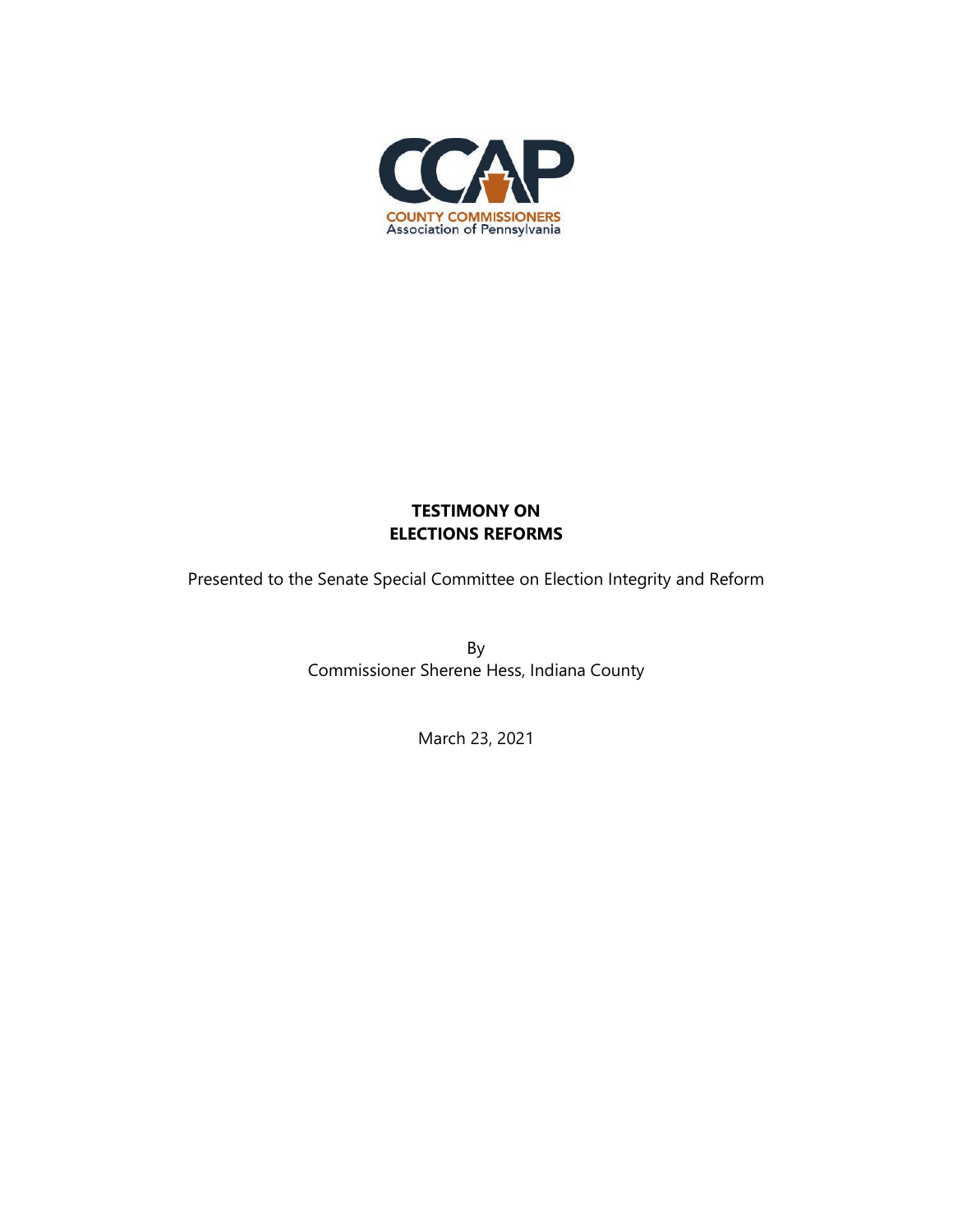I am Sherene Hess, Indiana County commissioner, and I appreciate the opportunity to offer remarks today on election reforms. I also serve as the chair of the Elections Reforms Policy Committee, a standing policy committee of the County Commissioners Association of Pennsylvania (CCAP). CCAP is a non-profit, non-partisan association representing the commonwealth's 67 counties.

We appreciate the attention of the General Assembly on the important issue of elections, particularly in light of the lessons we learned in administering the 2020 primary and general elections as we implemented the changes created by Act 77 of 2019 while also facing the very serious and unprecedented circumstances of the global COVID-19 pandemic.

As you are aware, Pennsylvania's 67 counties have a significant responsibility in assuring elections remain fair, secure and accessible at every step of the process. Over the past several years, counties have worked closely with the General Assembly to achieve historic changes to the Pennsylvania Election Code, including the implementation of mail-in ballots under Act 77 of 2019. While we believed that mail-in ballots would be a popular option for voters, we had no idea just how popular they would become due to public health concerns, and in a year with record voter turnout. And even though mail-in ballots are carbon copies of the absentee ballots that have been available to Pennsylvanians for years – from the application to the way the applications are processed to the ballots themselves – for a large number of voters this was an entirely new experience.

Let me begin by saying that despite these challenges, counties did a tremendous job running a successful, fair and accurate election in 2020. That said, we learned a great deal from our experience implementing Act 77 during the 2020 elections and we know there are ways in which changes to the law can improve our ability to administer elections, as well as our ability to provide more efficient results. CCAP's Elections Reform Committee convened after the November election and began reviewing county experiences, ultimately resulting in a preliminary report and recommendations released in January, which is attached to this testimony for your consideration.

In addition, counties selected election reforms as their top legislative priority for 2021 and, more specifically, renew our call for additional pre-canvassing time, as well as request to move back the mail-in application deadline to 15 days prior to an election. With these two changes, counties believe that a large portion of the challenging circumstances we faced in 2020 could be resolved.

First, allowing counties as much time as possible to pre-canvass ballots in advance of an election would offer a more meaningful option to complete these procedures, such as verifying the barcode number and voter's information on the outer envelope match the information in the SURE system, opening envelopes and removing and flattening the tri-fold ballot and scanning ballots – all following appropriate security and chain of command protocols for all individuals involved in the process. It is also important to note that counties are not calling for votes to be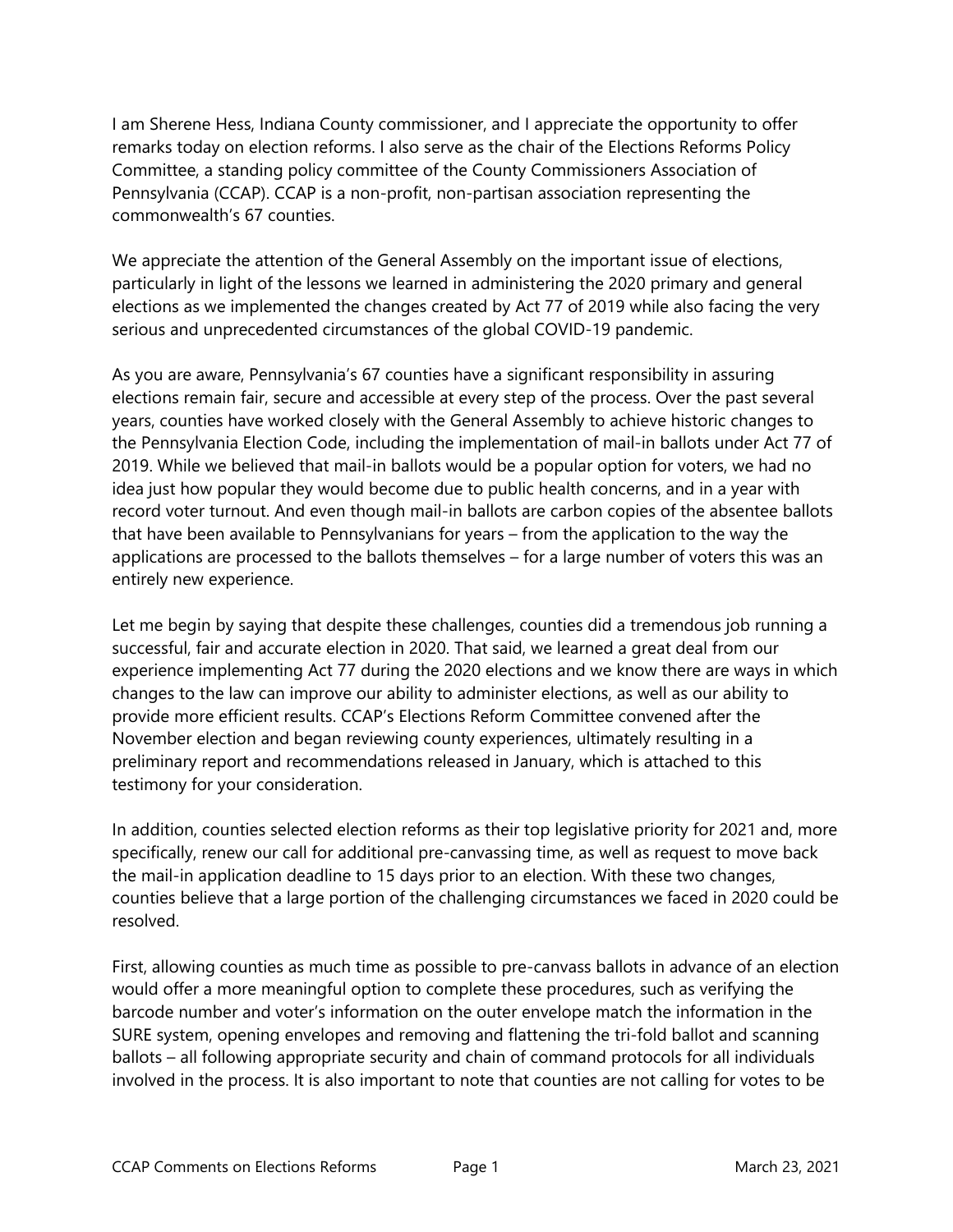tabulated, and certainly not released, until after the polls close on election day, simply to use our resources most effectively and efficiently to safely and securely prepare for this to happen.

Without an extended pre-canvass period, counties will continue to face very real challenges in providing timely results following the election, especially a highly visible presidential election like we had in November where the number of ballots was far too overwhelming for counties to process on Nov. 3 alone.

Our second top request, moving the mail-in ballot application deadline back to 15 days prior to an election, will help voters by giving allowing more time for the county to process a mail-in ballot application and allow for the ballot to travel through the mail to the voter and back again, something that caused a great deal of anxiety for voters in the November election.

Act 77 of 2019 permitted voters to apply for a mail-in ballot up to seven days before an election, which created timing challenges with the postal service. This ultimately led to some voters not receiving their ballots before the deadline to submit them at 8 p.m. on Election Day or receiving them too close to the deadline to making it logistically impossible for ballots to be returned via mail by 8 p.m. on election night. Because of this, many voters faced uncertainty about whether the county would receive their ballot in time. This, in turn, led voters to come to their polling place to spoil their mail-in ballot and vote on the machines, or to vote by provisional ballot, just "to be on the safe side." The process caused timing issues that wholly undermined the flexibility and convenience mail-in ballots should provide and resulted in unnecessary lines, crowds, more time spent in the polling location and a longer wait on election results, due to the stringent process counties follow to reconcile mail-in and provisional ballots to ensure accuracy.

Furthermore, counties would like to note that receiving ballots postmarked by election day and received up to three days after the election, instead of moving back the deadline, will likely contribute to ongoing delays in results and disruption at the polls. This "solution" does nothing to discourage voters from waiting until the last minute to return ballots, requires additional clarity on what constitutes a postmark as voters seek other delivery methods, and will lead to more provisional voting at the polls. As such, we assert that moving the application deadline back is the best opportunity to enfranchise voters and assure the mail-in ballot process works smoothly for them as it was intended to do.

Again, more details about these two top county priorities and other elections topics on which counties seek meaningful reforms and statutory clarity can be found in the attached CCAP Election Reform Preliminary Report.

Finally, and perhaps most importantly, counties urge the General Assembly to bring counties to the table to discuss and provide feedback on any elections-related legislation so that we may work together to accomplish meaningful reforms before the summer legislative recess. Waiting until the fall to adopt any reforms into law will not provide enough time for counties to successfully prepare, train staff and implement new procedures prior to the November election, which is good for neither counties nor voters. Counties have valuable experience to provide in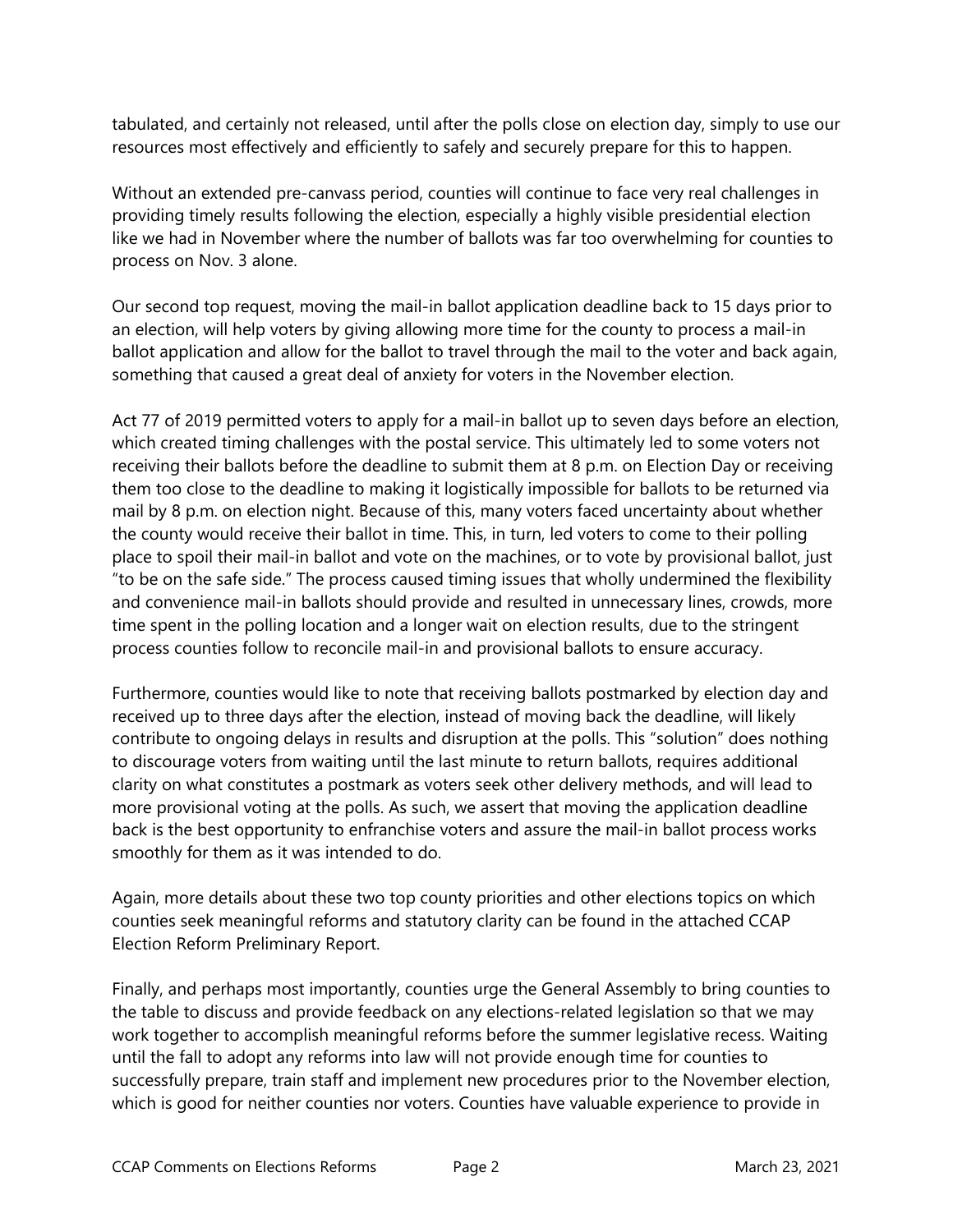the development of legislation to assure we can continue to administer elections that are secure and accurate, and that provide accessibility to our voters so that all have an opportunity to engage in the democratic process.

Thank you again for the opportunity to testify today and your consideration of these comments. We look forward to working with you on legislative changes to improve the administration of elections in Pennsylvania. I would be pleased to answer any questions you may have.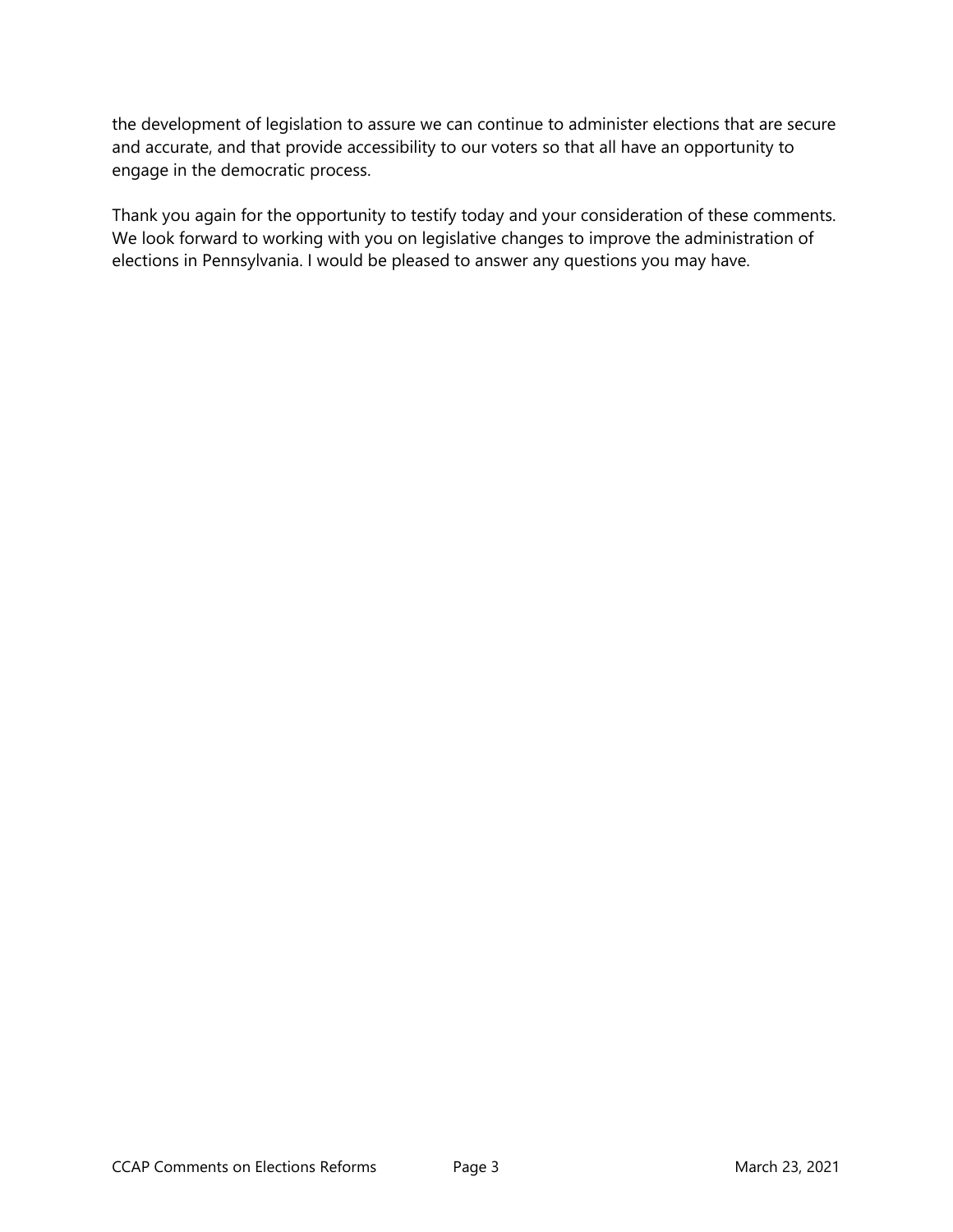# **CCAP ELECTION REFORM PRELIMINARY REPORT January 2021**

Counties have a significant responsibility in assuring elections remain fair, secure and accessible at every step of the process. In 2020, this task was complicated greatly by a perfect storm of factors. First, counties had to implement the provisions of Act 77 of 2019, including expansion of absentee ballots to all eligible voters, and like many other significant legislative changes, they discovered a number of areas of the Election Code that would need further clarification. Then, election directors, county commissioners and other county officials confronted the unprecedented responsibility of considering risk to public health in holding an election during a global pandemic, as well as the resulting explosion in demand for mail-in ballots. And finally, ongoing uncertainty regarding court challenges at the state and federal level, as well as the potential for additional state legislation, in the weeks leading up to the November election left numerous questions and anxiety during a highly contested and highly visible presidential election.

While the first two elections using mail-in ballots were successfully completed, counties have been reviewing their experiences and lessons learned from the front lines to call for additional changes to the Election Code that will streamline administrative requirements and provide clarity and consistency across the commonwealth. This report outlines county priorities, with a renewed call to allow counties additional time to pre-canvass, as well as to move the deadline for mail-in ballot applications back to 15 days to coincide with the voter registration deadline. These two items alone could resolve a significant portion of the challenges counties saw during 2020.

## **Background**

Our counties and our election staff deserve our utmost respect and gratitude for administering a smooth, fair and successful election. Regardless of the challenges brought on by the pandemic, disagreements and lawsuits, these dedicated public servants have remained laser focused on their responsibility as stewards of our democracy.

But we have also learned a great deal from the 2020 elections, and this report outlines a number of additional matters for review that we hope will inform clear and prompt policy changes. These include additional Election Code amendments, particularly to tighten up those matters that became subjects of interpretation throughout the various lawsuits. However, they also include administrative issues to be addressed with the state, as well as recommendations related to county operations and administration.

CCAP stands ready to engage with the General Assembly and the administration to assess the successes and challenges of the 2020 General Election, so that we can work together to create positive, effective election policy. Counties, as the entities that administer our elections, must be at the table for these conversations to help create any changes brought forth regarding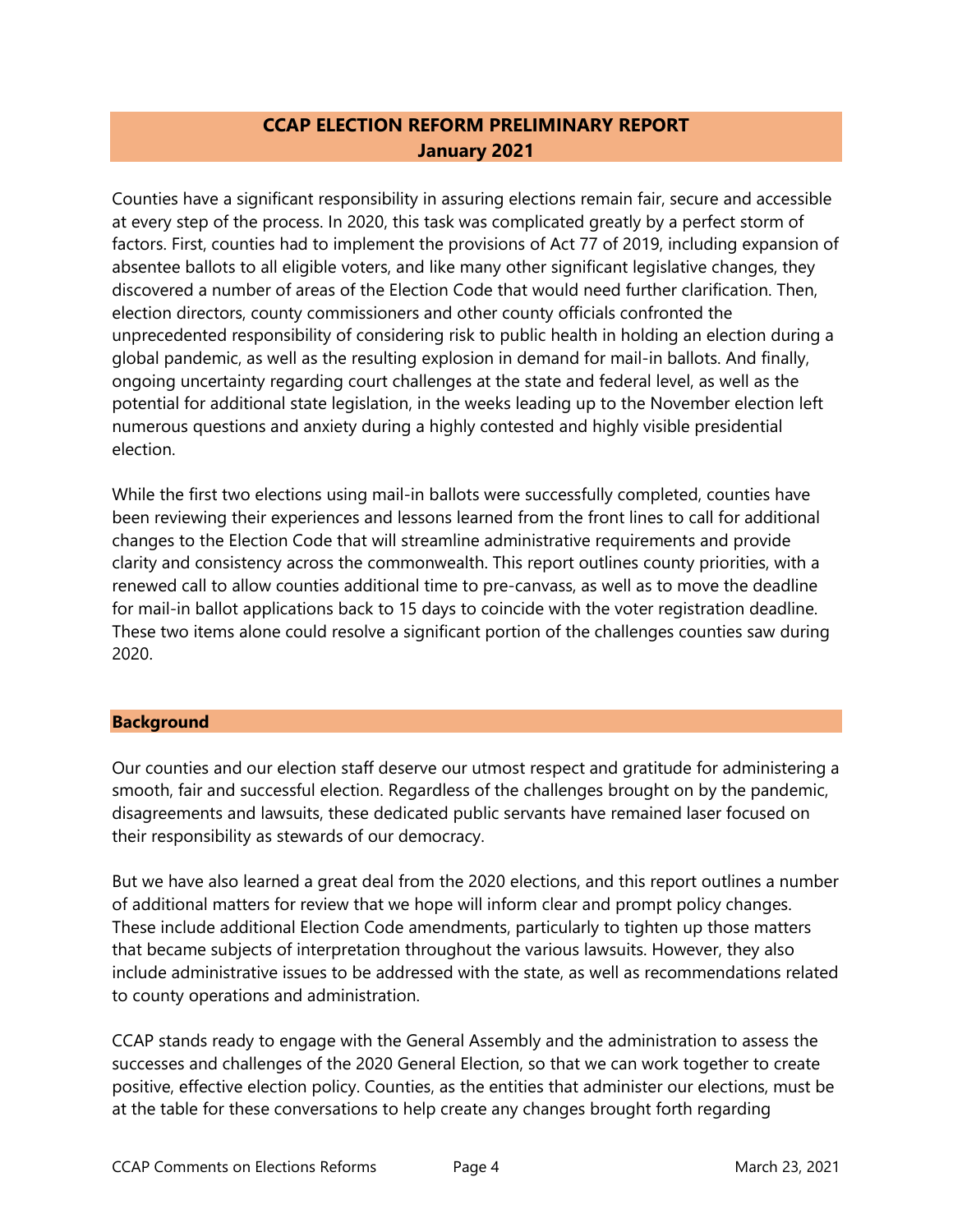elections, to help create language that is clear and easily understood, and identify challenges up front regarding how, or even if, certain changes can be practically and successfully implemented. And any changes to the Election Code must be enacted well in advance of an election to allow for enough time to properly implement any changes, particularly if they involve developing new protocols or procedures, retraining poll workers, and so forth.

It is our responsibility to work together in the future to promote a smoother election process in support of our democracy. Running elections should not be a partisan battle but should be about making sure that our systems are secure and accurate and that our voters can have confidence that every properly cast vote will count.

It is time to put political differences aside and resolve to make meaningful improvements to the Pennsylvania Election Code. Elections are a fundamental government function, and every level of government has a stake in assuring they are secure, fair, and accurate. We look forward to working together on this important topic.

### **Summary of Priority Recommendations**

Counties have identified the following issues as top priorities for further election reforms, which could resolve many of the challenges they faced regarding the implementation of Act 77 of 2019.

*Please note:* Given that absentee ballots and mail-in ballots are, for all intents and purposes when it comes to application, processing and voting, the same, the terms may be used interchangeably throughout this report. However, regardless of the terminology, any reforms counties propose here are intended to be applied to both absentee and mail-in ballots.

# *Offer counties as much time as possible to begin pre-canvassing ballots to improve the likelihood of timely election results.*

Prior to Act 77, absentee ballots were provided to each voter's precinct on Election Day, to be counted and added to that precinct's vote counts once the polls closed at 8 p.m. The small number of absentee ballots made this process reasonable and did not cause any appreciable delay in tabulating results.

However, with the increase expected once mail-in ballots were available to all registered voters, Act 77 moved the processing and counting of these ballots from the precincts to central count at the county board of elections. The Election Code continued to permit the canvassing of absentee and mail-in ballots beginning at 8 p.m. on election night.

Counties began to raise concerns early in 2020 that with the expected volume of absentee and mail-in ballots, they would not be able to complete the canvass in a timely fashion if they could not begin the process until after polls closed. In response, amendments to the Election Code in Act 12 of 2020 permitted counties to begin a pre-canvass period as early as 7 a.m. on Election Day.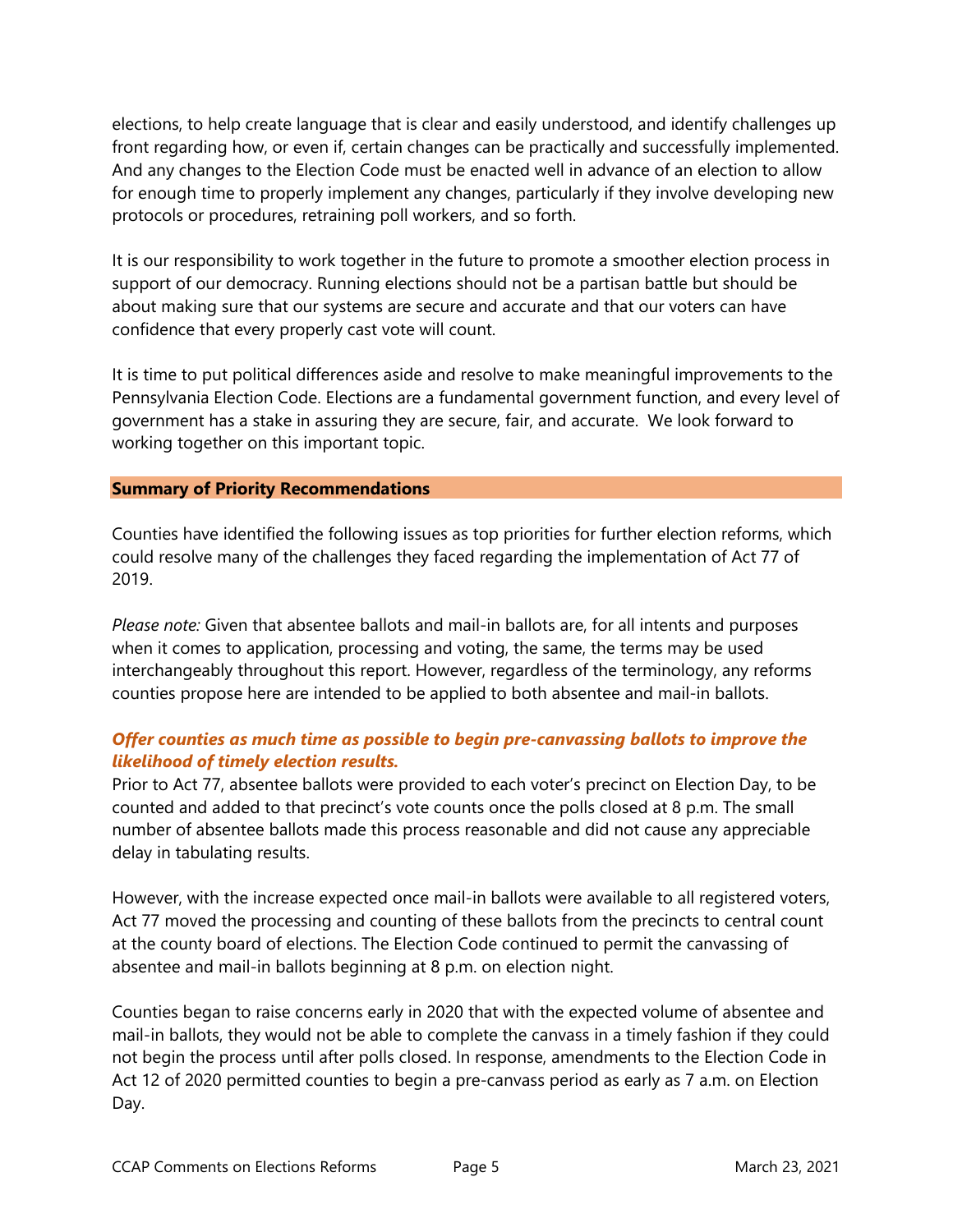While these additional hours were helpful to some counties, for most it meant the prospect of essentially conducting two elections – both an in-person election and a mail-in election – on the same day, with the same resources. As expected, even with the ability to begin at 7 a.m., it took several days in most counties to fully process all of the mail-in ballots.

Immediately following the June election, counties spent the months prior to the General Election advocating for legislation that would allow them to begin pre-canvassing – opening and preparing the mail-in and absentee ballots – prior to Election Day so that results could be available on election night or shortly thereafter. Without an extended pre-canvass period, counties expected that it could take days or weeks *following the election* to see final results, because they also needed to focus their efforts on a successful in-person election on Nov. 3, rather than on the manual labor of opening and preparing substantial numbers of mail-in ballots. While any time provided ahead of Election Day would have been a significant help, counties asked for as much time as possible to avoid the anticipation of very real challenges in providing the timely results they knew would be sought, especially in a highly contested and highly visible presidential election.

But with counties only able to begin pre-canvassing on Election Day, as predicted it took several days for the millions of mail-in ballots to be counted, delaying election results and causing confusion despite counties' best efforts. Therefore, counties renew their call for legislation to allow pre-canvassing to begin prior to Election Day, thus allowing counties to focus on administering an in-person election on Election Day, improving workload management and allowing results to be available much more efficiently.

## *Move back the deadline to apply for mail-in ballots to 15 days before an election.*

Act 77 of 2019 permitted voters to apply for a mail-in ballot up to seven days before an election, which created timing challenges with the postal service. This ultimately led to some voters not receiving their ballots before the deadline to submit them at 8 p.m. on Election Day or receiving them too close to the deadline to make it logistically possible for ballots to be returned via mail by 8 p.m. on election night, so that many voters faced uncertainty about whether the county would receive their ballot in time. This in turn led voters to come to their polling place to spoil their mail-in ballot and vote on the machines, or to vote by provisional ballot, just "to be on the safe side." This wholly undermines the flexibility and convenience mail-in ballots should provide and causing unnecessary lines, crowds, more time spent in the polling location and a longer wait on election results as counties must then reconcile mail-in and provisional ballots for accuracy.

With postal delays and public health concerns, shifting this deadline to 15 days before an election (to coincide with the voter registration deadline) will benefit voters by providing more time for the ballot to be able to get from the county to the voter and back again through the mail, creating less uncertainty over whether ballots were received by 8 p.m. election night. Voters will be able to receive their confirmation email and feel confident that their ballot was received, so that they do not need to come to the polling place or find other means of returning their ballot. At the same time, counties will have more time to assure poll books are as current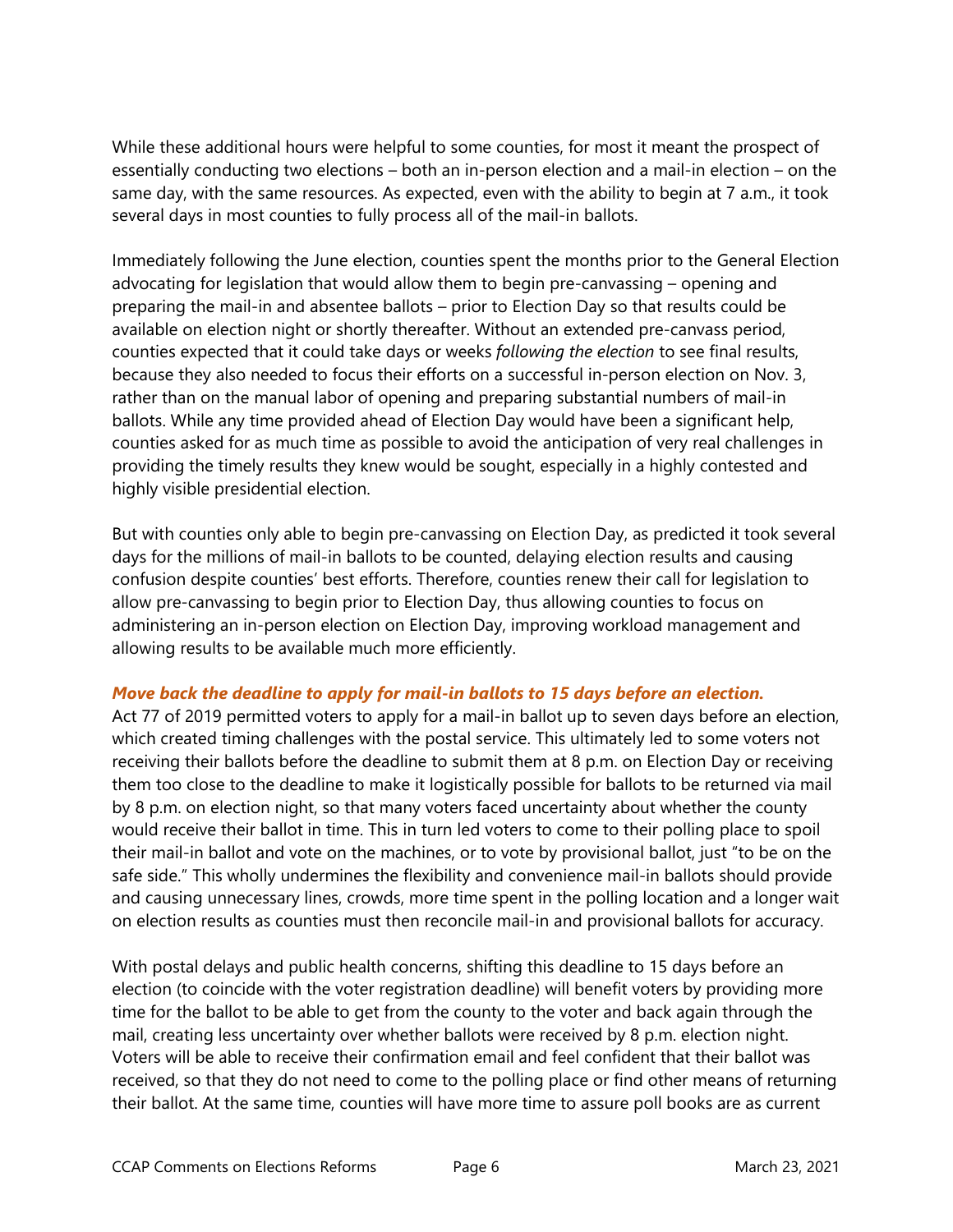as possible with those voters who have applied for, and submitted, mail-in ballots, all adding up to more efficient polling place operations as well as preventing unnecessary crowds as counties continue to implement COVID-19 risk management strategies. The emergency absentee period could also be extended accordingly to accommodate this longer deadline period.

Counties also note that changing the receipt deadline to allow ballots postmarked by election day and received up to three days after the election, instead of moving back the deadline, *will likely cause a delay in results and disruption at the polls*. This "solution" will do nothing to discourage voters from waiting until the last minute to return ballots, requires additional clarity on what constitutes a postmark as voters seek other delivery methods, and will lead to more provisional voting at the polls as, again, voters who do not yet have confirmation that their mailin ballot was received will still show up in person to be on the safe side. Moving the application deadline back is the best opportunity to enfranchise our mail-in voters.

### **Topic Review and Discussion**

In addition to the two priority issues noted above, counties seek meaningful reforms that can address other issues that arose during the 2020 elections, in particular to promote clarity and consistency across the commonwealth. As discussions evolve, counties must continue to be at the table to provide input and perspective on how amendments can be implemented on the ground.

#### **Topic: Election Code Amendments**

### *Drop boxes:*

### *Background*

- Questions were raised as to whether Act 77 permitted the use of drop boxes for mail-in ballots, and whether drop boxes constituted polling places.
- In *Pennsylvania Democratic Party v Boockvar*, the Pennsylvania Supreme Court determined in its Sept. 17, 2020, ruling that the Election Code permits counties to use drop boxes.
- On Oct. 10, 2020, a federal district court dismissed claims that certain election practices were unconstitutional under the federal or state constitutions, including the claim that the use of drop boxes for mail-in ballots is unconstitutional.

### *Policy Considerations*

- Counties also seek further clarity in the law on their authority to use drop boxes for mailin ballots.
- If drop boxes or return locations other than county government locations are permitted, language must be developed in conjunction with counties regarding any criteria on their location.
- Attention must also be paid to the staffing and other resource considerations that would be needed for implementation.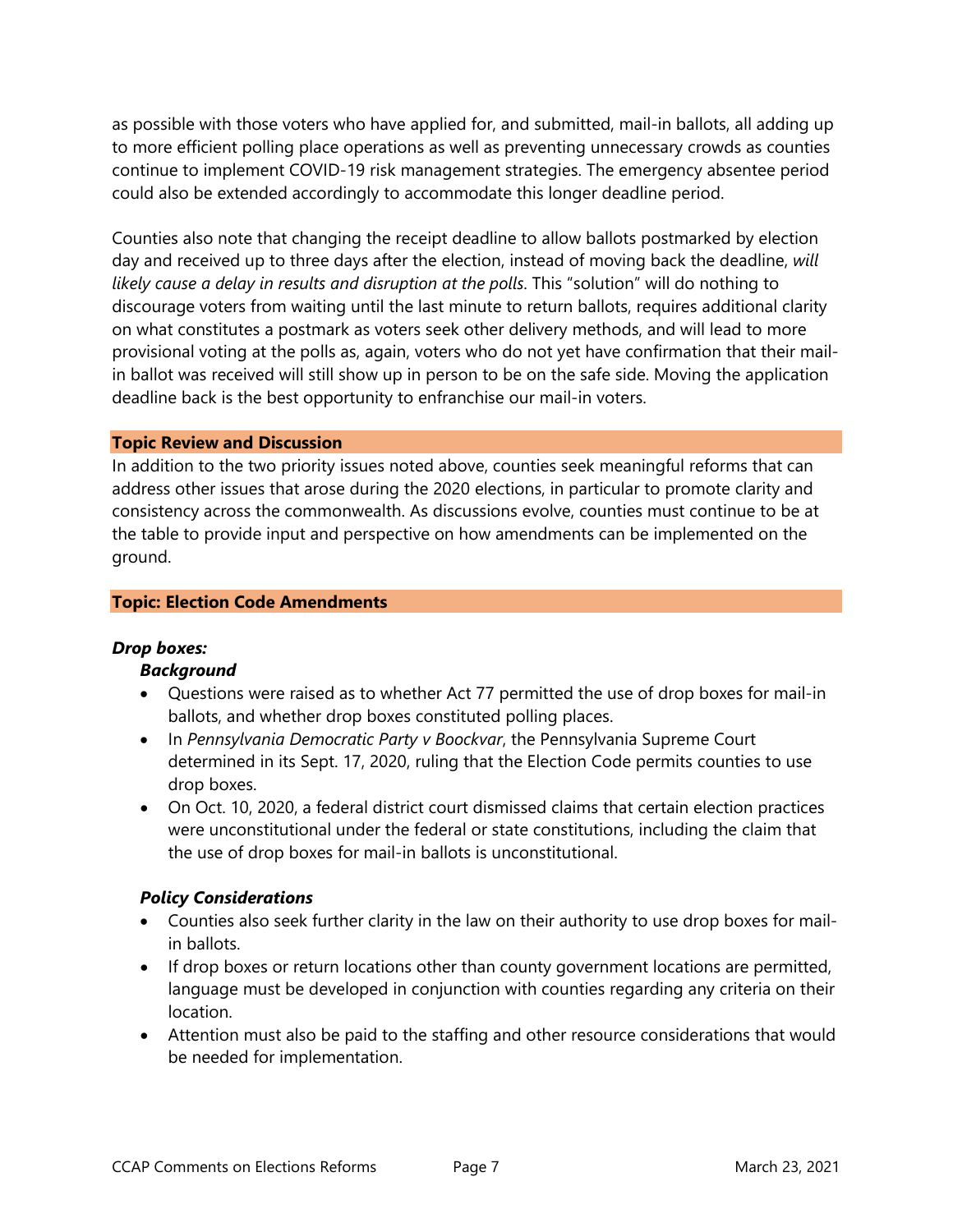# *Ballot signatures*

•

# *Background*

- The law is unclear, or in some cases silent, on how counties should address certain situations, such as what to do with naked ballots and whether voters should be contacted to be permitted to cure defects with their mail-in ballot.
- This lack of clarity was the basis for many of the lawsuits that were filed at the state and federal level after the 2020 Primary Election
- Changing court decisions, in addition to the statutory language or lack thereof, led to a situation where counties struggled to implement the law on a consistent basis.

# *Policy Considerations*

- The fatal flaws under which a mail-in ballot is not to be counted must be clearly identified.
	- o Should a mail-in ballot be counted if a signature or date is missing from the voter's declaration?
	- o Should naked ballots be counted?
	- $\circ$  What should a county do with mail-in ballots that contain writing on the privacy envelope?
- Counties need a clear rule in the law on when or if curing of flaws may happen, and whether or not a county is required to contact a voter to cure their ballot.

# *Permanent status*

# *Background*

- Act 77 allows a voter to request to be placed on a permanent mail-in voter list. These individuals will have a ballot application mailed to them by the first Monday of February each year which, if completed and returned, entitles them to receive ballots in the mail for all elections taking place during the remainder of that calendar year.
- However, this process has created frustrations for both the voter and the county.
- Experience shows that voters often did not remember checking the box for the permanent list and thought they were getting ballots they did not request.
- The number of renewal letters that must be sent out annually further add to the burdens on county workloads.

# *Policy Considerations*

- Additional discussion is needed on the number of renewal letters/applications that must be mailed out each year
- Discussion is also needed regarding whether the responsibility for sending the renewal letters/applications should be at the county or state level.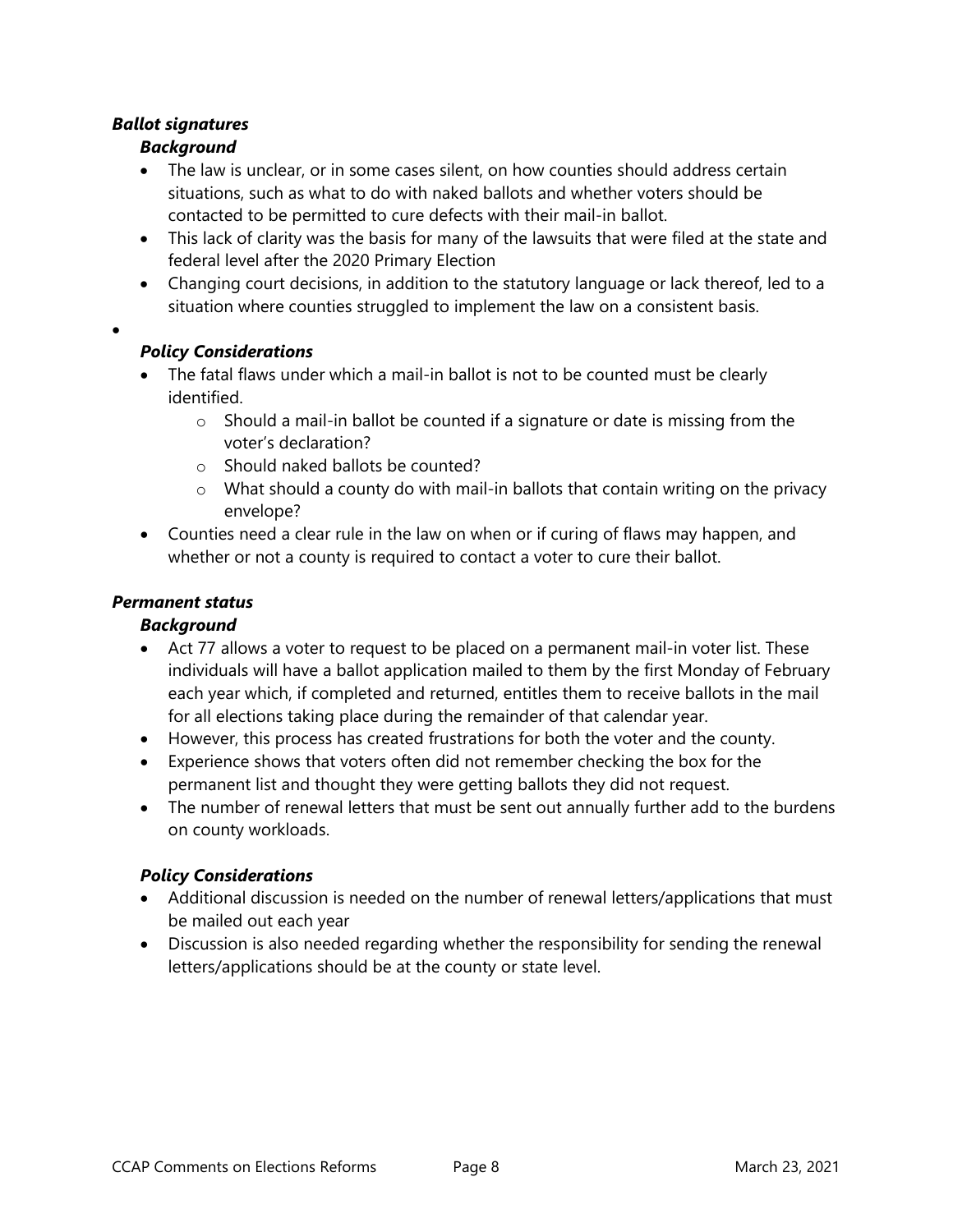## **Topic: Administrative issues with the state**

Beyond the law itself, counties experienced a number of challenges working with the commonwealth and the Department of State that should be addressed to improve administration of elections going forward.

### *SURE system and ballot tracking website*

### *Background*

- Counties routinely experience technical difficulties with the SURE system, including slow speeds or even full system crashes that make it impossible to process voter registrations and ballot applications in a timely fashion, unnecessarily increasing county workloads.
- The ballot tracking website was often confusing to voters as they attempted to understand where their mail-in ballot was in the process.

### *Policy considerations*

- Upgrades/replacement of the SURE system are under consideration, and counties must be part of these conversations as changes are made to assure they are easily understood and user friendly.
- As the ballot tracking website is updated going forward, counties must also be part of these conversations to help identify areas of concern, either now or in the future.
- The state should consider the possibility of a state phone bank that could facilitate voter questions.

### *DOS guidance to counties*

### *Background*

- In addition to the changing statutory and litigation landscape, counties also experienced confusion because of ever-changing guidance from the Department of State related to the administration of mail-in ballots.
- It was often unclear what statutory basis the DOS guidance had, and how much was truly guidance/best practices.

### *Policy considerations*

- While understanding that ongoing litigation was the underlying basis for some of the last-minute guidance changes in 2020, the Department of State must issue guidance as far in advance as possible to avoid the confusion of having to implement new practices immediately prior to an election and to offer greater opportunity for questions and input.
- The Department must more consistently reference the sections of the Election Code on which its guidance is based, and more clearly indicate when the guidance is merely a best practice rather than based on a statutory requirement.